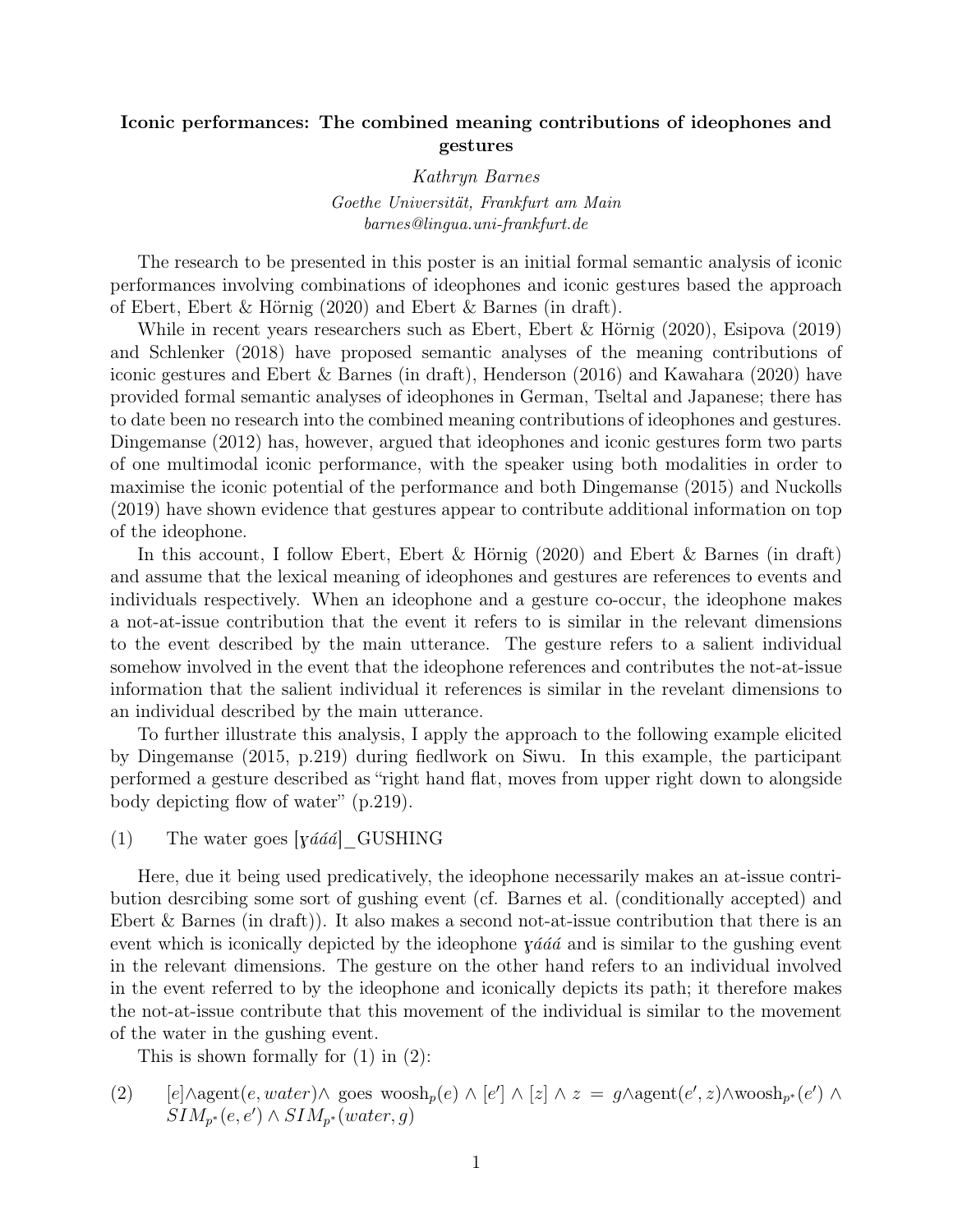The gesture therefore contributes additional information about the path of the water and could potentially include further information such as manner or speed. As such then, iconic performances with ideophones and gestures seem to allow speakers to not only give multisensory information about the described events through the spoken modality, but to enhance this depiction by using the visual medium to give additional information about said event which is not already encoded in the ideophone. As Dingemanse (2013) notes, this makes the most of the ideophone's iconic potential and allows speakers to give a more embellished performance of the event they are discussing.

Nevertheless, while ideophones appear to combine with gestures in a different manner to standard arbitrary items, the combination of two iconic components does not seem to impact the at-issue status of the co-speech gesture, which remains not-at-issue. This can also be seen in attempting to deny the gesture contribution in (3), taken from Dingemanse (2015) where the gesture is described as "both hands flat, palm down, moving and meandering horizontally while body is turning" (p. 219):

(3) A: It just goes  $[\text{yááá}]$  GUSHING B: No, that's not true, the water was moving quite slowly.  $B: \# No$ , that's not true, the water went straight past.

It seems that the gesture behaves as a normal co-speech gesture; it is not at-issue and cannot be targeted by a direct denial. In this case then, the combination of gesture and ideophone does not appear to be able to shift the gesture towards at-issue status.

This preliminary analysis provides a basis from which we can begin to formalise the meaning contributions of iconic performances containing multiple iconic enrichments. There are however many remaining questions and as such, I propose to conduct a production study on ideophones and gestures in order to be able to systematically review the combined meaning contributions of ideophone and iconic gestures, including how the syntactic category and integration of the ideophone affects the at-issue status of both it and the accompanying gesture. I would hope to have initial data from this study to present alongside the theoretical analysis at the PerForum workshop.

## References

- Barnes, Kathryn, Cornelia Ebert, Robin Hörnig & Theresa Stender (conditionally accepted). 'The at-issue status of ideophones in German: An experimental approach'. Glossa: A journal of general linguistics.
- Dingemanse, Mark (2012). 'Advances in the Cross-Linguistic Study of Ideophones'. Language and Linguistics Compass  $10(6)$ : 654–672. DOI: 10.1002/1nc3.361.
- $(2013)$ . 'Ideophones and gesture in everday speech'. Gesture 13(2): 143–165. DOI: 10. 1075/gest.13.2.02din.
- $(1)$  (Oct. 2015). 'Folk definitions in linguistic fieldwork'. In: *Language Documentation and* Endangerment in Africa. Ed. by James Essegbey, Brent Henderson & Fiona McLaughlin. Culture and Language Use. Amsterdam: John Benjamins Publishing Company, 215–238. doi: 10.1075/clu.17.09din.